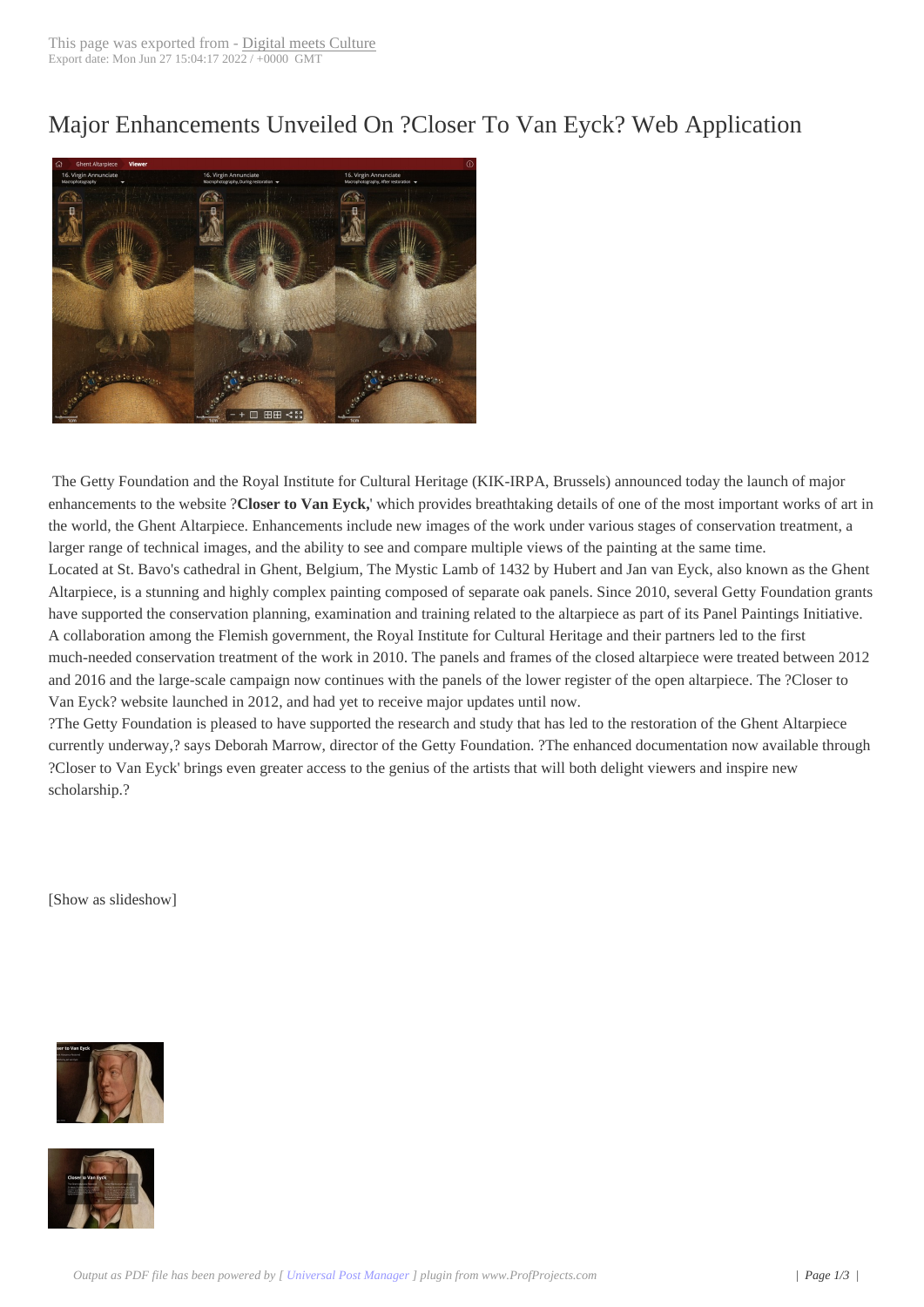









The altarpiece was painstakingly recorded at every step of the conservation process through state-of-the-art photographic and scientific documentation. Thanks to the Royal Institute for Cultural Heritage's imaging team, digital processing and design led by Frederik Temmermans of Universum Digitalis and the Vrije Universiteit Brussels, and imec's Department of Electronics and Informatics, the altarpiece can now be viewed online in visible light, infrared, infrared reflectograph, and X-radiograph, with sharper and higher resolution images than ever before. Visitors to the site can now also adjust a timeline to view key moments in the conservation process, and have access to simultaneous viewing of images before, during, and after conservation. Users can zoom in even closer on details of the painting, exploring microscopic views of the work in 100 billion pixels. A tour of the site can be taken here:

http://closertovaneyck.kikirpa.be/ghentaltarpiece/#home/sub=sitetour